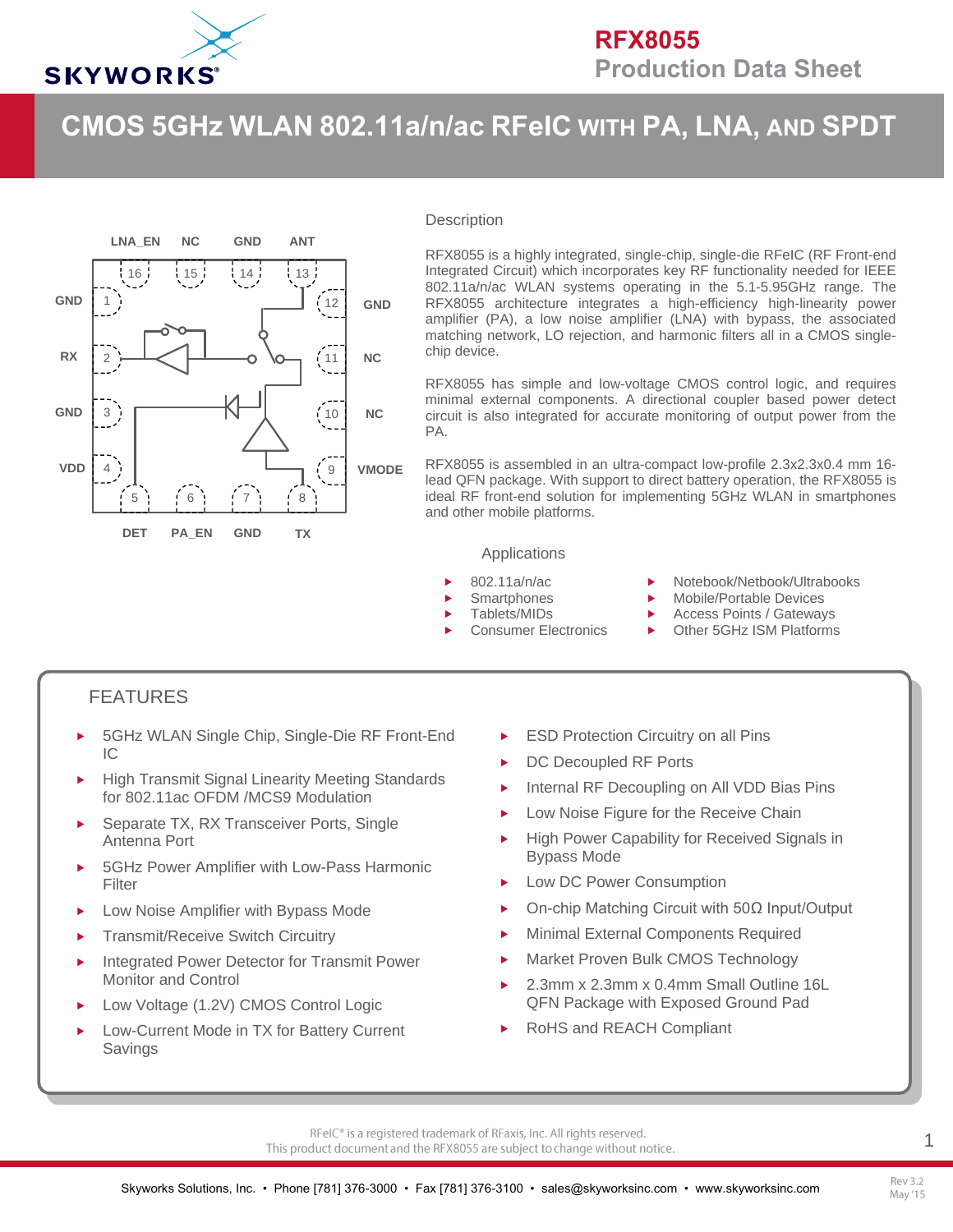

# **RFX8055 Production Data Sheet**

#### PIN-OUT DIAGRAM:



(Top "See-Through" View)

### PIN ASSIGNMENTS:

| <b>Pin Number</b> | <b>Pin Name</b> | <b>Description</b>                                                                          |
|-------------------|-----------------|---------------------------------------------------------------------------------------------|
| 10, 11, 15        | <b>NC</b>       | Internally Not Connected                                                                    |
| 2                 | <b>RX</b>       | RF Output Port from LNA or Bypass – DC Shorted to GND                                       |
| 4                 | <b>VDD</b>      | DC Supply Voltage                                                                           |
| 5                 | <b>DET</b>      | Analog Voltage Proportional to the PA Power Output                                          |
| 6                 | PA EN           | <b>CMOS Input to Control TX Enable</b>                                                      |
| 8                 | ТX              | RF Input Port from the Transceiver – DC Shorted to GND                                      |
| 9                 | <b>VMODE</b>    | CMOS Input to Control High-Linearity/Low-Current Mode                                       |
| 13                | ANT             | Antenna Port (RF Signal from the PA or RF Signal Applied to the LNA) -<br>DC Shorted to GND |
| 16                | LNA EN          | <b>CMOS Input to Control RX Enable</b>                                                      |
| 1, 3, 7, 12, 14   | <b>GND</b>      | Ground – Must Be Connected to GND in the Application Circuit                                |

RFeIC<sup>®</sup> is a registered trademark of RFaxis, Inc. All rights reserved. This product document and the RFX8055 are subject to change without notice.

Rev 3.2 May '15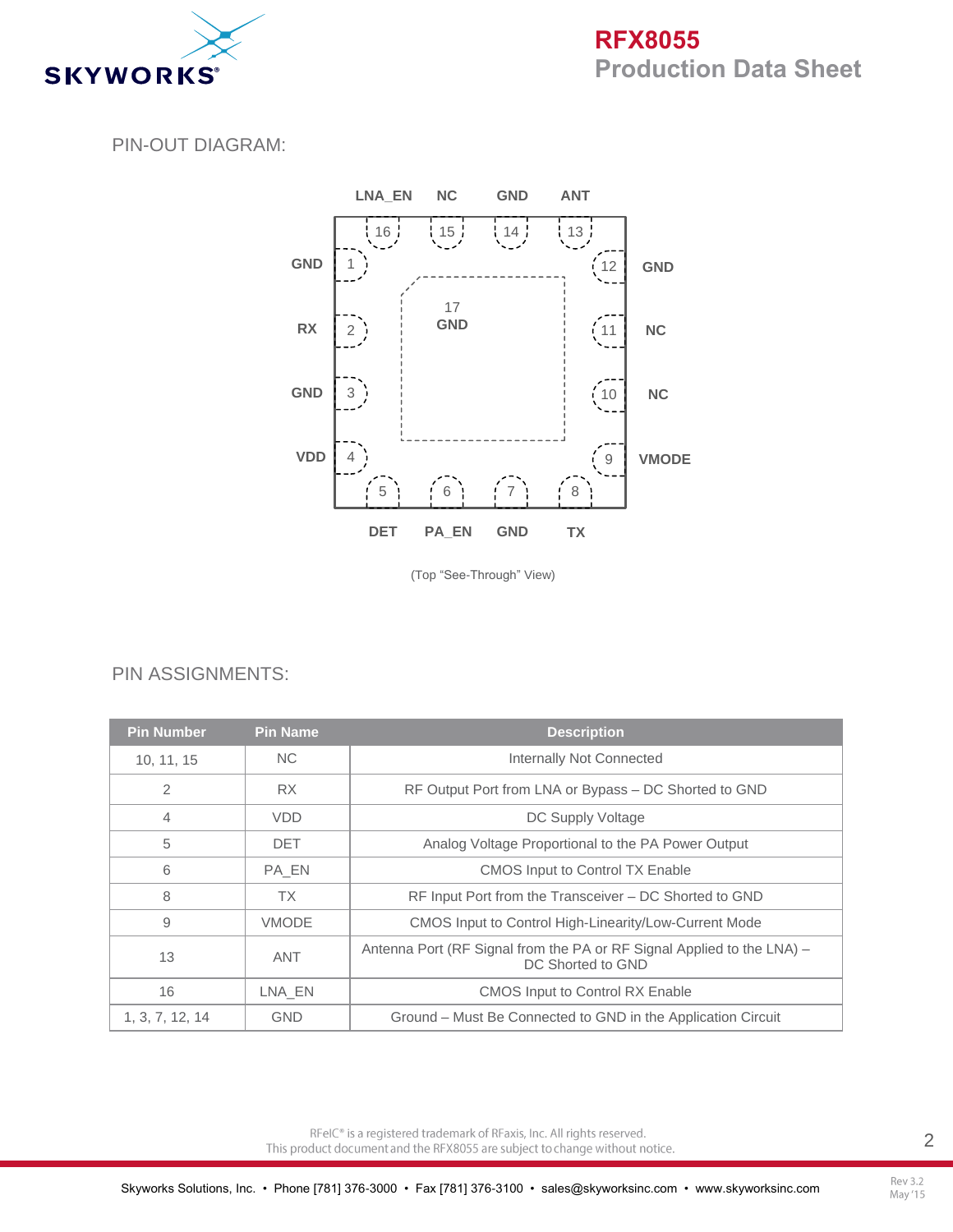

#### ABSOLUTE MAXIMUM RATINGS:

| <b>Parameters</b>                    | <b>Units</b> | <b>Min</b> | <b>Max</b> | <b>Conditions</b>                                                |
|--------------------------------------|--------------|------------|------------|------------------------------------------------------------------|
| DC VDD Voltage Supply                | $\vee$       | $-0.3$     | 4.0        | At VDD Pin                                                       |
| DC Control Pin Voltage               | $\vee$       | $-0.3$     | 3.6        | All Control Pins                                                 |
| DC Voltage at Det Pin                | $\vee$       | $-0.3$     | 3.6        | External voltage applied to Detector Pin                         |
| DC VDD Current Consumption           | mA           |            | 400        | Through VDD Pin when TX is "ON"                                  |
| <b>TX RF Input Power</b>             | dBm          |            | $+7$       | CW and all modulation types in                                   |
| <b>ANT RF Input Power</b>            | dBm          |            | $+10$      | accordance with 802.11a/n/ac standard                            |
| Junction Temperature                 | $^{\circ}C$  |            | 150        |                                                                  |
| <b>Storage Ambient Temperature</b>   | $^{\circ}C$  | $-40$      | $+150$     | Appropriate care required according to<br><b>JEDEC Standards</b> |
| <b>Operating Ambient Temperature</b> | $^{\circ}C$  | $-20$      | $+85$      |                                                                  |
| <b>Moisture Sensitivity</b>          |              |            |            | MSL <sub>1</sub>                                                 |

*Note: Sustained operation at or above the Absolute Maximum Ratings for any one or combinations of the above parameters may result in permanent damage to the device and is not recommended. All Maximum RF Input Power Ratings assume 50-Ohm terminal impedance.*

### NOMINAL OPERATING CONDITIONS:

| <b>Parameters</b>                         | <b>Units</b>   | <b>Min</b> | <b>Typ</b> | <b>Max</b> | <b>Conditions</b>                |
|-------------------------------------------|----------------|------------|------------|------------|----------------------------------|
| DC VDD Voltage Supply (Note 1)            | $\vee$         | 3.0        | 3.3        | 3.6        | All VDD Pins                     |
| Control Voltage "High" (Note 2)           | $\vee$         | 1.2        |            | $\star$    | * 3.6V or VDD Whichever is Lower |
| Control Voltage "Low"                     | $\vee$         | $\Omega$   |            | 0.4        |                                  |
| <b>DC Control Pin Current Consumption</b> | μA             |            | 1          |            |                                  |
| DC Shutdown Current                       | μA             |            | 3          |            |                                  |
| PA Turn On/Off Time                       | usec           |            | 0.4        |            |                                  |
| LNA Turn On/Off Time                      | usec           |            | 0.4        |            |                                  |
| $\Theta$ jc (Note 3)                      | $\rm ^{o}$ C/W |            | 27         |            |                                  |
| $\theta$ ja                               | $^{\circ}$ C/W |            | 64         |            |                                  |

*Note 1: For normal operation of the RFX8055, VDD must be continuously applied to VDD supply pin.*

*Note 2: If control voltage can exceed 1.8V, a 1KΩ – 10KΩ series resistor is recommended for the application circuit on each control line.*

*Note 3: Thermal measurements were performed on an RFaxis test EVB under typical use conditions. Please contact RFaxis for details regarding the test conditions and the configuration of the thermal vias on the EVB. Refer to "PCB Land Pattern" for recommended thermal vias.*

> RFeIC<sup>®</sup> is a registered trademark of RFaxis, Inc. All rights reserved. This product document and the RFX8055 are subject to change without notice.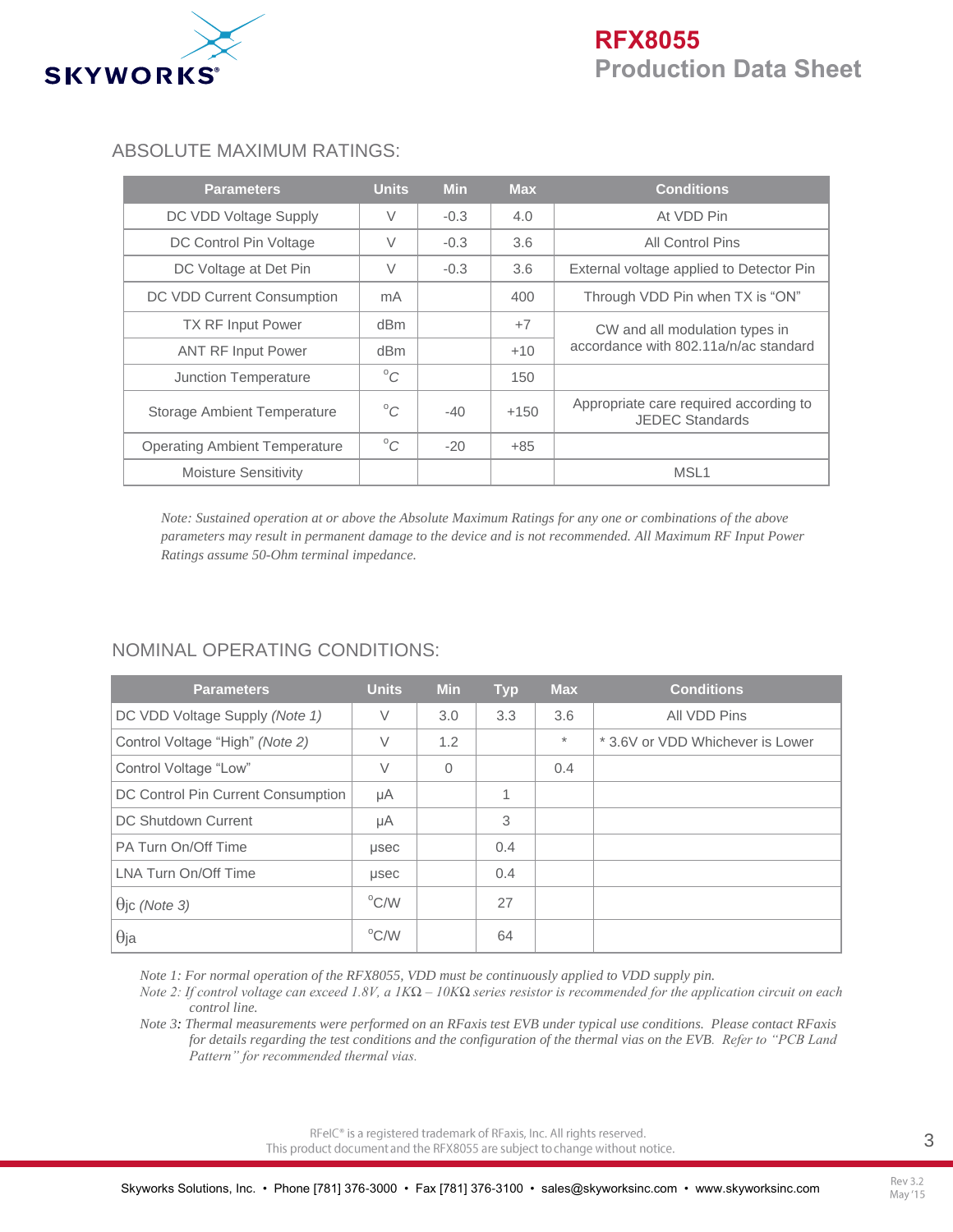

## **RFX8055 Production Data Sheet**

### TRANSMIT PATH CHARACTERISTICS HIGH LINEARITY MODE (VDD=3.3V; T=+25 °C)

| <b>Parameters</b>               | <b>Units</b>    | <b>Min</b> | <b>Typ</b> | <b>Max</b> | <b>Conditions</b>                                            |
|---------------------------------|-----------------|------------|------------|------------|--------------------------------------------------------------|
| <b>Operating Frequency Band</b> | GHz             | 5.1        |            | 5.95       |                                                              |
| Linear Output Power 1           | dBm             |            | $+16.5$    |            | For DEVM<1.8%, 802.11ac, MCS9/VHT80                          |
| Linear Output Power 2           | d <sub>Bm</sub> |            | $+17$      |            | For DEVM<2.5%, 802.11n, MCS7/HT40                            |
| Linear Output Power 3           | dBm             |            | $+17.5$    |            | For DEVM<3%, 802.11a, 64QAM/54Mbps                           |
| Linear Output Power 4           | dBm             |            | $+20.5$    |            | For MCS0/6Mbps, 802.11a Mask Compliance<br>with 1.5dB Margin |
| Small-Signal Power Gain         | dB              |            | 27         |            |                                                              |
| <b>TX Quiescent Current</b>     | mA              |            | 150        |            | No RF Applied                                                |
| <b>TX Linear Current</b>        | mA              |            | 230        |            | $P_{\text{OUT}} = +18$ dBm                                   |
| Power Detector Voltage Output   | mV              |            | 200-1400   |            | $P_{\text{OUT}} = +8$ to +20dBm, 10k $\Omega$ Load           |
| Second Harmonic                 | dBm/MHz         |            | $-30$      |            | $P_{OUT}$ =+20dBm, 802.11a, MCS0, 6Mbps                      |
| <b>Third Harmonic</b>           | dBm/MHz         |            | $-25$      |            | $P_{OUT}$ =+20dBm, 802.11a, MCS0, 6Mbps                      |
| Input Return Loss               | dB              |            | $-10$      |            | At TX Pin                                                    |
| <b>Output Return Loss</b>       | dB              |            | $-10$      |            | At ANT Pin                                                   |

### TRANSMIT PATH CHARACTERISTICS LOW CURRENT MODE (VDD=3.3V; T=+25 °C)

| <b>Parameters</b>           | <b>Units</b> | <b>Min</b> | <b>Typ</b> | <b>Max</b> | <b>Conditions</b>                                            |
|-----------------------------|--------------|------------|------------|------------|--------------------------------------------------------------|
| Operating Frequency Band    | <b>GHz</b>   | 5.1        |            | 5.95       |                                                              |
| Linear Output Power 1       | dBm          |            | $+14.5$    |            | For DEVM<1.8%, 802.11ac, MCS9/VHT80                          |
| Linear Output Power 2       | dBm          |            | $+15$      |            | For DEVM<2.5%, 802.11n, MCS7/HT40                            |
| Linear Output Power 3       | dBm          |            | $+16$      |            | For DEVM<3%, 802.11a, 64QAM/54Mbps                           |
| Linear Output Power 4       | dBm          |            | $+20$      |            | For MCS0/6Mbps, 802.11a Mask Compliance with<br>1.5dB Margin |
| Small-Signal Power Gain     | dB           |            | 26         |            |                                                              |
| <b>TX Quiescent Current</b> | mA           |            | 110        |            | No RF Applied                                                |
| <b>TX Linear Current</b>    | mA           |            | 205        |            | $P_{OUT}$ = +18dBm                                           |

RFeIC<sup>®</sup> is a registered trademark of RFaxis, Inc. All rights reserved. This product document and the RFX8055 are subject to change without notice.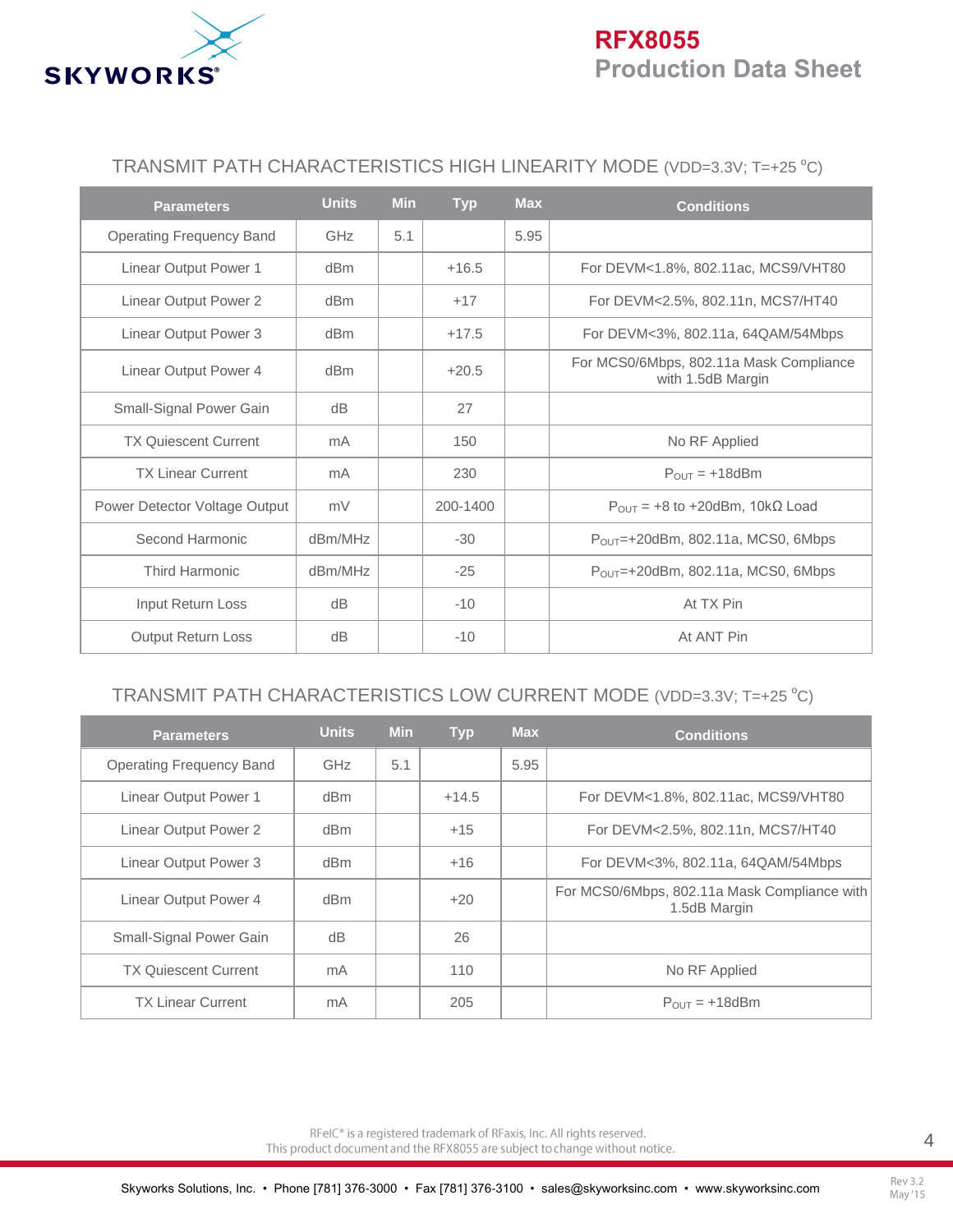

# **RFX8055 Production Data Sheet**

### RECEIVE PATH CHARACTERISTICS (VDD=3.3V; T=+25 °C)

| <b>Parameters</b>              | <b>Units</b>    | <b>Min</b> | <b>Typ</b> | <b>Max</b> | <b>Conditions</b>                          |
|--------------------------------|-----------------|------------|------------|------------|--------------------------------------------|
| Operating Frequency Band       | <b>GHz</b>      | 5.1        |            | 5.95       | All RF Pins are Loaded by 50-<br>Ohm       |
| Gain                           | dB              |            | 13         |            | Receive Mode, LNA On                       |
| Noise Figure                   | dB              |            | 2.9        |            | Receive Mode, LNA On                       |
| DC Quiescent Current           | mA              |            | 13         |            | No RF Applied, Through VDD<br>Pin.         |
| Receive IIP3                   | d <sub>Bm</sub> |            | $+5$       |            | Minimum value over PVT<br>$IIP3 = 0dBm$    |
| LNA Bypass Mode Insertion Loss | dB              |            | 6          |            |                                            |
| <b>LNA Bypass Mode Current</b> | μA              |            | 3          |            | LNA Off, No RF applied, through<br>VDD Pin |
| Input Return Loss              | dB              |            | $-9$       |            | At ANT Pin                                 |
| <b>Output Return Loss</b>      | dB              |            | $-9$       |            | At RX Pin                                  |
| RF Port Impedance              | Ohm             |            | 50         |            |                                            |

## CONTROL LOGIC TRUTH TABLE

| PA EN | LNA_EN     | <b>VMODE</b> | Mode Of Operation                   |
|-------|------------|--------------|-------------------------------------|
|       |            | X            | Shutdown/LNA Bypass Mode            |
|       |            |              | <b>High Linearity Transmit Mode</b> |
|       |            | X            | Receive Mode, LNA On                |
|       |            |              | Low Current Transmit Mode           |
|       |            | X            | Low Current Transmit Mode           |
|       | All Others |              | Unsupported (No Damage)             |

Note: "1" denotes high voltage state (> 1.2V)

"0" denotes low voltage state (<0.4V) at Control Pins

- "X" denotes the don't care state
- $1KΩ 10KΩ$  series resistor may be required for each control line

RFeIC<sup>®</sup> is a registered trademark of RFaxis, Inc. All rights reserved. This product document and the RFX8055 are subject to change without notice.

Rev 3.2 May '15